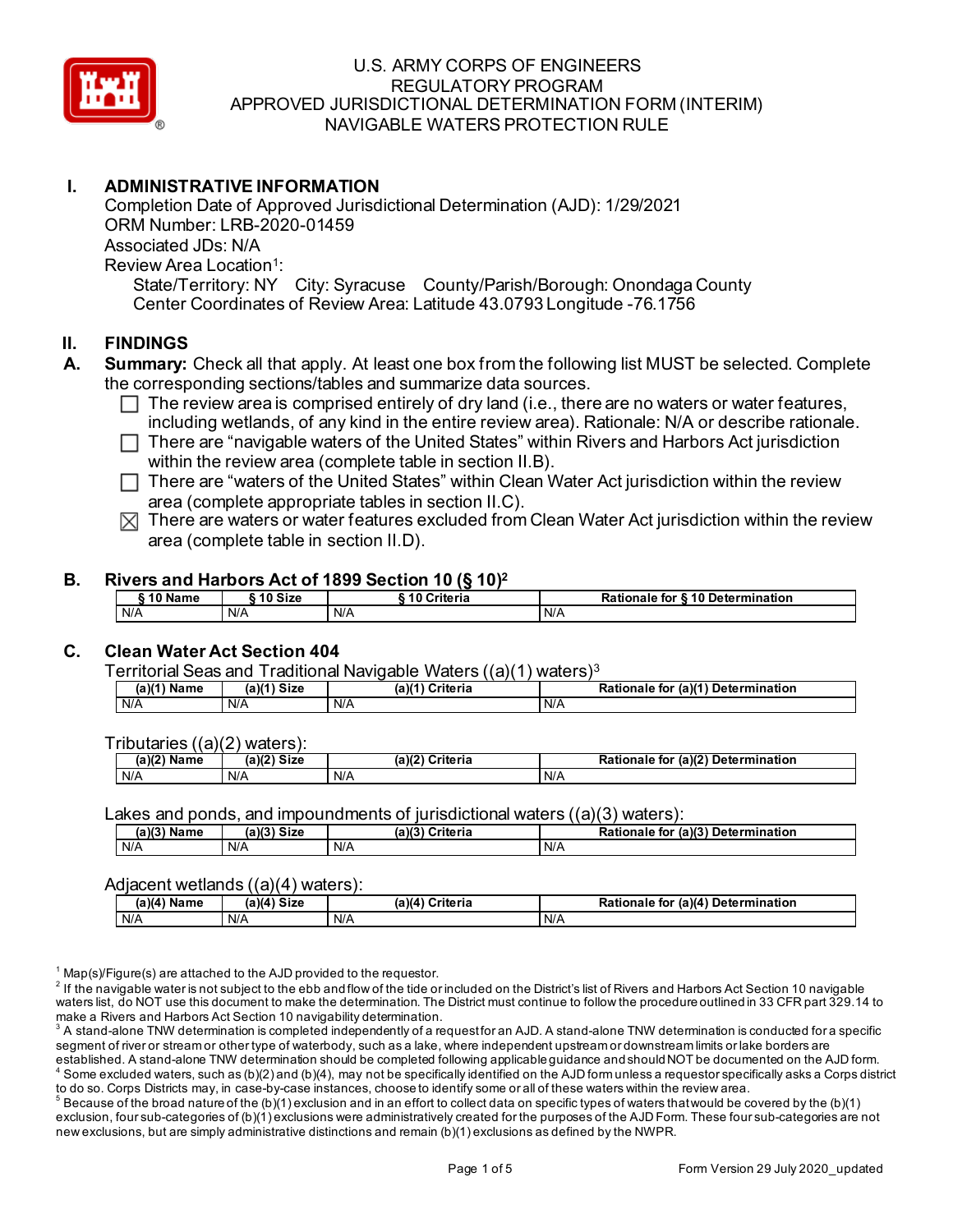

# **D. Excluded Waters or Features**

### Excluded waters  $((h)(1) - (h)(12))^{4}$

| <b>Exclusion Name</b> | $\sqrt{2}$<br><b>Exclusion Size</b> | $\cdot$ – $\prime\prime$ $\cdot$<br><b>Exclusion</b> <sup>3</sup> | <b>Rationale for Exclusion Determination</b>                                                                                                                                                                                                                                                                                                                                                                                                                                                                                                                                                                                                                                                                                                                                                                                                                                                                                                                                                                                                                                                                                                                                                                                                                                                                                                                                                                                                                         |
|-----------------------|-------------------------------------|-------------------------------------------------------------------|----------------------------------------------------------------------------------------------------------------------------------------------------------------------------------------------------------------------------------------------------------------------------------------------------------------------------------------------------------------------------------------------------------------------------------------------------------------------------------------------------------------------------------------------------------------------------------------------------------------------------------------------------------------------------------------------------------------------------------------------------------------------------------------------------------------------------------------------------------------------------------------------------------------------------------------------------------------------------------------------------------------------------------------------------------------------------------------------------------------------------------------------------------------------------------------------------------------------------------------------------------------------------------------------------------------------------------------------------------------------------------------------------------------------------------------------------------------------|
| Wetland A             | $0.35$ acres                        | (b)(1) Non-adjacent wetland                                       | The site is largely developed, with several buildings and<br>a perimeter road. Wetland 1 is a 0.35-acre PEM<br>depressional wetland, located within the perimeter<br>road. There are no culverts under the road connecting<br>the wetland to any other waters. It is located over 1300<br>linear feet to the nearest USGS and NHD mapped<br>stream located off site to the east. There is no<br>hydrologic connection between the wetland and<br>streams. There are no obvious man-made berms or<br>other obstructions between the wetland and the creeks.<br>There is no indication that any $a(1)$ -a(3) water<br>inundates the wetland in a typical year.<br>This wetland is mapped within Urban soils, with a<br>hydric indicator of 10, suggesting that the site has been<br>modified in the past.<br>The wetland is mapped In Zone X of the FEMA<br>floodplain map, noting it is in an area of 0.2% annual<br>chance flood: areas of 1% annual chance flood with<br>average depths of less than 1 foot.<br>Based on the above information, the wetland does not<br>abut an (a)(1)through (a)(3) water, nor is the wetland<br>inundated by flooding by an $(a)(1)$ through $a(3)$ water in<br>a typical year, is not separated from an (a)(1) through<br>(a)(3) water via a natural berm or barrier, and is not<br>separated from an $a(1) - a(3)$ water via an artificial<br>structure/feature which allows water exchange at least<br>once in a typical year. |
| Wetland C             | $0.45$ acres                        | (b)(1) Non-adjacent wetland                                       | The site is largely developed, with several buildings and<br>a perimeter road. Wetland C is a 0.45 acre PEM<br>wetland. It is located approximately 1300 linear feet to<br>the nearest USGS and NHD mapped stream located off<br>site to the east.<br>As seen during the site inspection, it appears that<br>wetland C is largely created by a historical outlet pipe<br>from the abandoned buildings on site. This can be<br>seen in the aerial photographs as a green open water<br>area. This suggests that Wetland C was created from<br>an artificial outfall.<br>Wetland C continued off site onto the I-81 right-of-way<br>into what appears to be a linear wetland, but was likely<br>a constructed roadside ditch. This ditch continues<br>south, and then east under I-81. While it appears that<br>this ditch flows into Ley Creek, there is no indicating<br>that this ditch was a relocated tributary or was<br>constructed in a tributary. It also does not appear that                                                                                                                                                                                                                                                                                                                                                                                                                                                                                |

 $1$  Map(s)/Figure(s) are attached to the AJD provided to the requestor.

 $^2$  If the navigable water is not subject to the ebb and flow of the tide or included on the District's list of Rivers and Harbors Act Section 10 navigable waters list, do NOT use this document to make the determination. The District must continue to follow the procedure outlined in 33 CFR part 329.14 to make a Rivers and Harbors Act Section 10 navigability determination.

 $^{\rm 3}$  A stand-alone TNW determination is completed independently of a request for an AJD. A stand-alone TNW determination is conducted for a specific segment of river or stream or other type of waterbody, such as a lake, where independent upstream or downstream limits or lake borders are established. A stand-alone TNW determination should be completed following applicable guidance and should NOT be documented on the AJD form.  $^4$  Some excluded waters, such as (b)(2) and (b)(4), may not be specifically identified on the AJD form unless a requestor specifically asks a Corps district

to do so. Corps Districts may, in case-by-case instances, choose to identify some or all of these waters within the review area.  $^5$  Because of the broad nature of the (b)(1) exclusion and in an effort to collect data on specific types of waters that would be covered by the (b)(1) exclusion, four sub-categories of (b)(1) exclusions were administratively created for the purposes of the AJD Form. These four sub-categories are not new exclusions, but are simply administrative distinctions and remain (b)(1) exclusions as defined by the NWPR.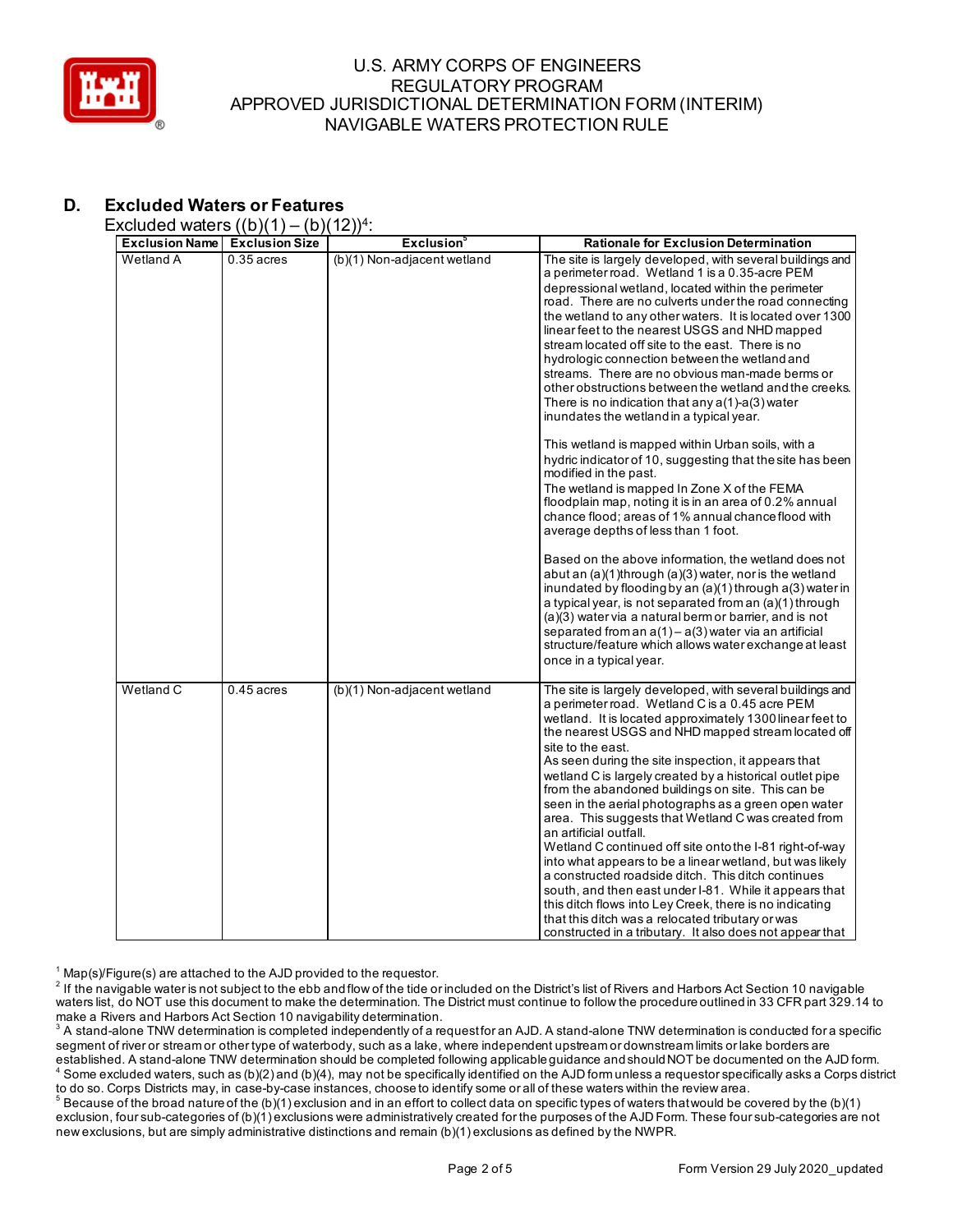

|           |              |                             | this ditch along I-81 was constructed in an adjacent<br>wetland, largely because Wetland C appears to have<br>been created by the outflow on site.<br>Because of this determination, it was not necessary to<br>determine the flow regime of the ditch, as it is already<br>an excluded water.<br>This wetland (and the ditch all the way to Ley Creek) is<br>mapped within Urban soils, with a hydric indicator of 10,<br>suggesting that the site has been modified in the past.<br>The wetland is mapped In Zone AE of the FEMA<br>floodplain map, subject to inundation by 1% annual<br>chance flood. Despite this, using the APT, there is no<br>indication that any a(1)-a(3) water inundates the<br>wetland in a typical year. In addition, this wetland does<br>not appear to be physically separated from an (a)(1)-<br>(a)(3) water only by a natural berm, bank, dune, or<br>similar natural feature.                                                                                                                                                                                                                                                                                                                                                                                                                                                                                                                                                                                                                                                                                                                                                                         |
|-----------|--------------|-----------------------------|------------------------------------------------------------------------------------------------------------------------------------------------------------------------------------------------------------------------------------------------------------------------------------------------------------------------------------------------------------------------------------------------------------------------------------------------------------------------------------------------------------------------------------------------------------------------------------------------------------------------------------------------------------------------------------------------------------------------------------------------------------------------------------------------------------------------------------------------------------------------------------------------------------------------------------------------------------------------------------------------------------------------------------------------------------------------------------------------------------------------------------------------------------------------------------------------------------------------------------------------------------------------------------------------------------------------------------------------------------------------------------------------------------------------------------------------------------------------------------------------------------------------------------------------------------------------------------------------------------------------------------------------------------------------------------------|
| Wetland D | $0.26$ acres | (b)(1) Non-adjacent wetland | The site is largely developed, with several buildings and<br>a perimeter road. Wetland D is a 0.26 acre PFO<br>wetland. It is located approximately 1300 linear feet to<br>the nearest USGS and NHD mapped stream located off<br>site to the east. Wetlands C and D were not<br>connected, and there did not appear to be any ditch<br>connecting them off-site on the I-81 right-of-way.<br>Wetland D appeared to be connected to a roadside<br>ditch to the north onto the I-81 right away into what<br>appears to be a linear wetland, but was likely a<br>constructed roadside ditch. There is no indication that<br>this ditch was a relocated tributary or was constructed<br>in a tributary. It also does not appear that this ditch<br>along I-81 was constructed in an adjacent wetland. It is<br>unclear where the ditch to the north flows, but this<br>information is not relevant as the wetland is excluded<br>since the ditch would also be an excluded water.<br>Because of this determination, it was not necessary to<br>determine the flow regime of the ditch.<br>This wetland (and the ditch to the north) is mapped<br>within Urban soils, with a hydric indicator of 10,<br>suggesting that the site has been modified in the past.<br>The wetland is mapped In Zone AE of the FEMA<br>floodplain map, subject to inundation by 1% annual<br>chance flood. Despite this, using the APT, there is no<br>indication that any a(1)-a(3) water inundates the<br>wetland in a typical year. In addition, this wetland does<br>not appear to be physically separated from an (a)(1)-<br>(a)(3) water only by a natural berm, bank, dune, or<br>similar natural feature. |

 $1$  Map(s)/Figure(s) are attached to the AJD provided to the requestor.

 $^2$  If the navigable water is not subject to the ebb and flow of the tide or included on the District's list of Rivers and Harbors Act Section 10 navigable waters list, do NOT use this document to make the determination. The District must continue to follow the procedure outlined in 33 CFR part 329.14 to make a Rivers and Harbors Act Section 10 navigability determination.

 $^{\rm 3}$  A stand-alone TNW determination is completed independently of a request for an AJD. A stand-alone TNW determination is conducted for a specific segment of river or stream or other type of waterbody, such as a lake, where independent upstream or downstream limits or lake borders are established. A stand-alone TNW determination should be completed following applicable guidance and should NOT be documented on the AJD form.  $^4$  Some excluded waters, such as (b)(2) and (b)(4), may not be specifically identified on the AJD form unless a requestor specifically asks a Corps district

to do so. Corps Districts may, in case-by-case instances, choose to identify some or all of these waters within the review area.  $^5$  Because of the broad nature of the (b)(1) exclusion and in an effort to collect data on specific types of waters that would be covered by the (b)(1) exclusion, four sub-categories of (b)(1) exclusions were administratively created for the purposes of the AJD Form. These four sub-categories are not new exclusions, but are simply administrative distinctions and remain (b)(1) exclusions as defined by the NWPR.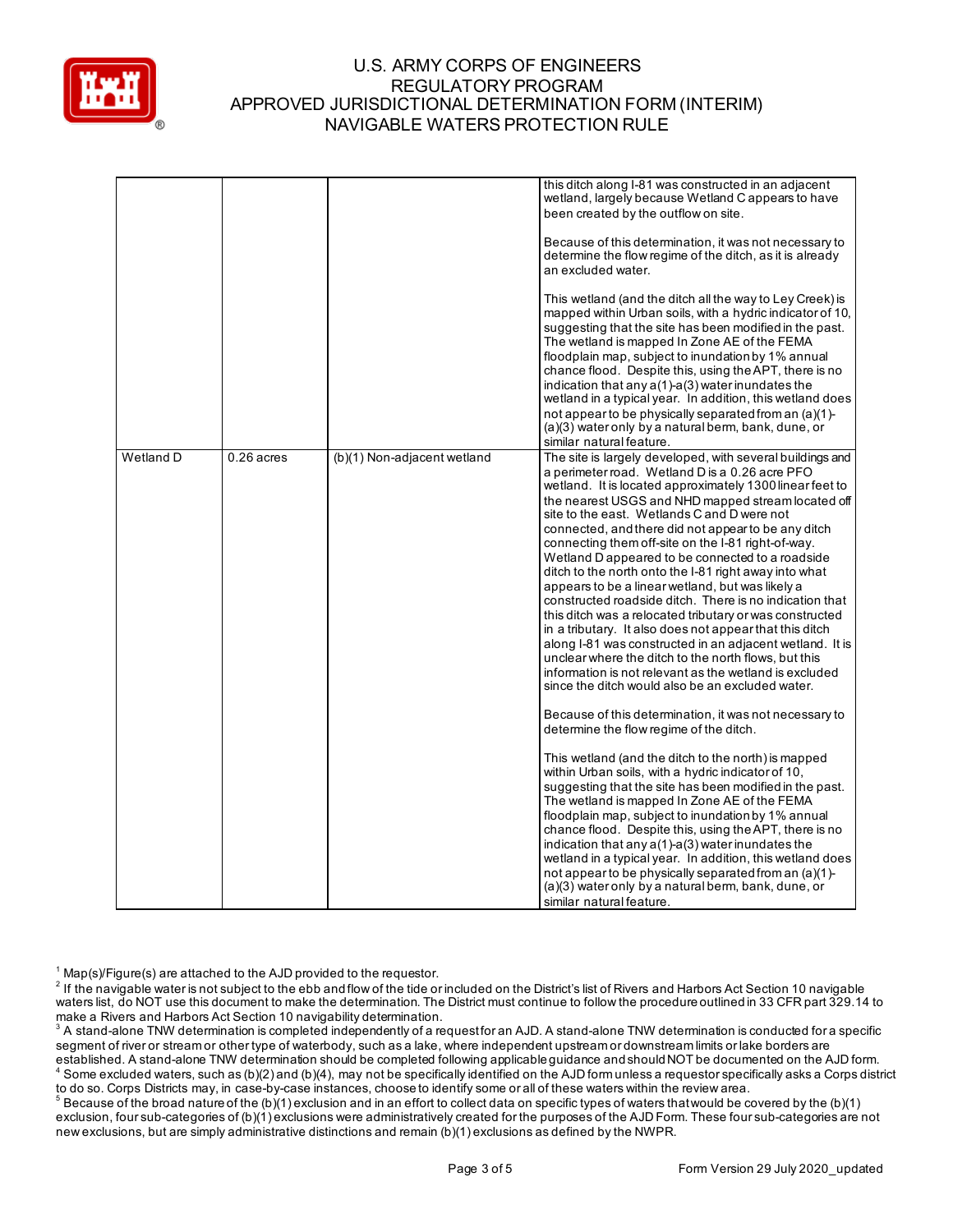

# **III. SUPPORTING INFORMATION**

- **A. Select/enter all resources** that were used to aid in this determination and attach data/maps to this document and/or references/citations in the administrative record, as appropriate.
	- **\_x\_** Information submitted by, or on behalf of, the applicant/consultant: *Wetland Delineation Report, prepared by Delta Engineers, dated October 23, 2020.* This information *is* sufficient for purposes of this AJD.
		- Rationale: *N/A*
		- **\_\_\_** Data sheets prepared by the Corps: *Title(s) and/or date(s).*
	- **\_x\_** Photographs: *on-site photos contained in wetland delineation report; and aerial photos from 10/10/2019; 4/13/2017; 3/31/06*
	- **\_x\_** Corps Site visit(s) conducted on: *12/11/2020*
	- **\_\_\_** Previous Jurisdictional Determinations (AJDs or PJDs): *ORM Number(s) and date(s).* **\_x\_** Antecedent Precipitation Tool: *provide detailed discussion in Section III.B.*
	- **\_x\_** USDA NRCS Soil Survey: *Onondaga County Soil Survey, provided in delineation report, as well as the web soil survey, accessed on 1/27/2020*
	- **\_x\_** USFWS NWI maps: *Syracuse West Quad. www.fws.gov/nwi*
	- **\_x\_** USGS topographic maps: *Syracuse West Quad*

# **Other data sources used to aid in this determination:**

| Data Source (select)       | Name and/or date and other relevant information    |
|----------------------------|----------------------------------------------------|
| <b>USGS Sources</b>        | <b>NHD</b>                                         |
| <b>USDA Sources</b>        | $N/A$ .                                            |
| <b>NOAA Sources</b>        | $N/A$ .                                            |
| <b>USACE Sources</b>       | Maps and information available in the ORM database |
| State/Local/Tribal Sources | NYSDEC Environmental Resource Mapper               |
| Other Sources              | FEMA mapping                                       |

**B. Typical year assessment(s):** N/A or provide typical year assessment for each relevant data source used to support the conclusions in the AJD.

The APT pulls precipitation data from NOAA's Daily Global Historical Climatology Network. The APT evaluates normal precipitation conditions based on the three 30-day periods preceding the observation date. For each period, a weighted condition value is assigned by determining whether the 30-day precipitation total falls within, above, or below the 70<sup>th</sup> and 30<sup>th</sup> percentiles for totals from the same date range over the preceding 30 years. The APT then makes a determination of "normal," "wetter than normal," or "drier than normal" based on the condition value sum. The APT also displays results generated via the Palmer Drought Severity Index and the University of Delaware WebWIMP.

 $1$  Map(s)/Figure(s) are attached to the AJD provided to the requestor.

 $^2$  If the navigable water is not subject to the ebb and flow of the tide or included on the District's list of Rivers and Harbors Act Section 10 navigable waters list, do NOT use this document to make the determination. The District must continue to follow the procedure outlined in 33 CFR part 329.14 to make a Rivers and Harbors Act Section 10 navigability determination.

 $^{\rm 3}$  A stand-alone TNW determination is completed independently of a request for an AJD. A stand-alone TNW determination is conducted for a specific segment of river or stream or other type of waterbody, such as a lake, where independent upstream or downstream limits or lake borders are

established. A stand-alone TNW determination should be completed following applicable guidance and should NOT be documented on the AJD form.  $^4$  Some excluded waters, such as (b)(2) and (b)(4), may not be specifically identified on the AJD form unless a requestor specifically asks a Corps district to do so. Corps Districts may, in case-by-case instances, choose to identify some or all of these waters within the review area.

 $^5$  Because of the broad nature of the (b)(1) exclusion and in an effort to collect data on specific types of waters that would be covered by the (b)(1) exclusion, four sub-categories of (b)(1) exclusions were administratively created for the purposes of the AJD Form. These four sub-categories are not new exclusions, but are simply administrative distinctions and remain (b)(1) exclusions as defined by the NWPR.